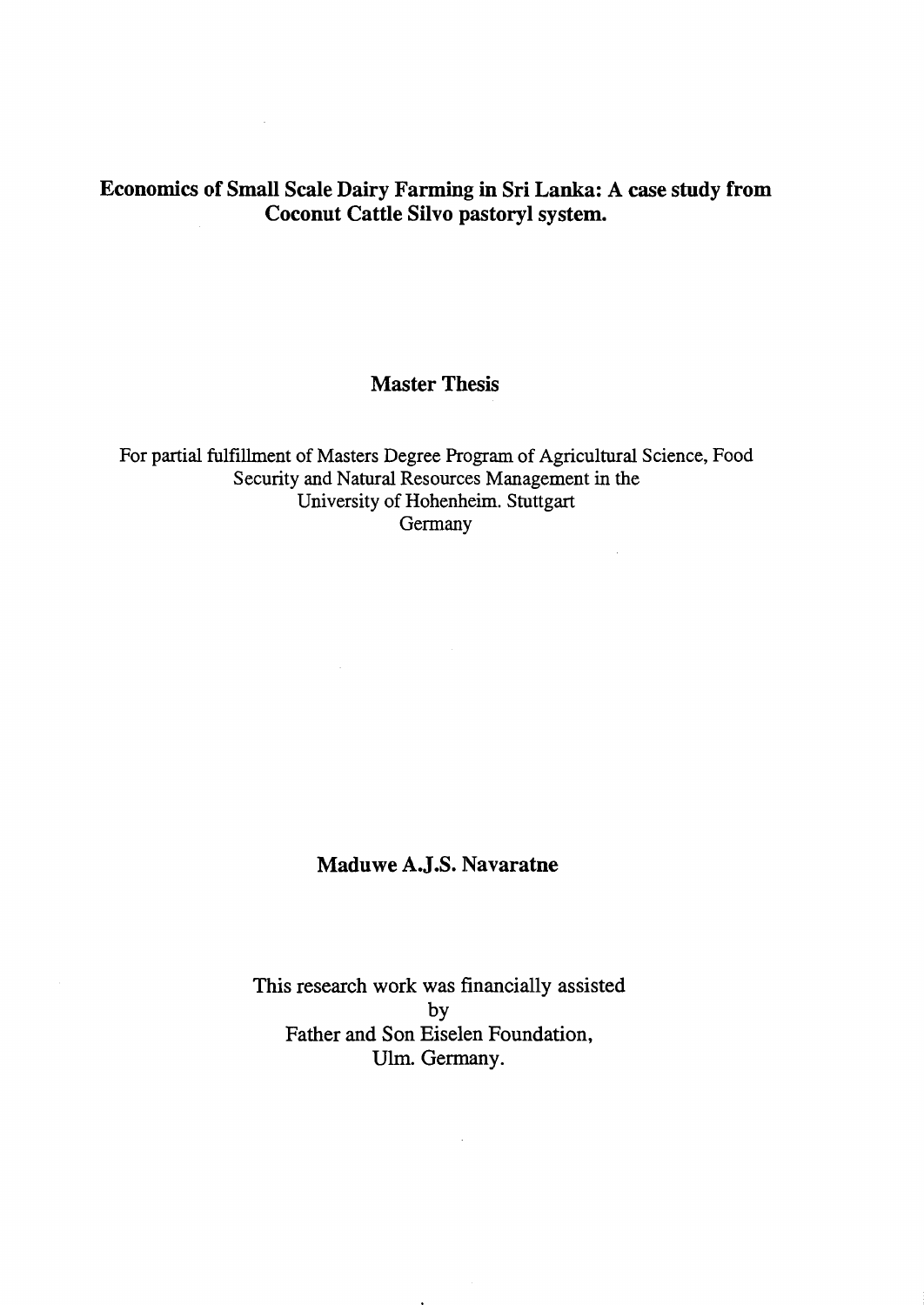## **7 Abstract**

Dairy farming sector in Sri Lanka contributes only marginally to the national economy. It is predominantly in the hand of small-scale farmers. Presently milk production in the country meets 20 percent only of the requirement while the demand for milk and milk products in the country is growing. The poor profit margin in this sector has been often cited in the literature as the factor hindering market expansion. Nevertheless, systematic research to analyse the profitability in the dairy sector has not yet been adequately executed. In view of this, a study was carried out to asses the profitability of small-holder dairy farmers in the coconut triangle of the intermediate zone of Sri Lanka. This area is considered as resourceful area for milk production in Sri Lanka.

A field survey was carried out in Sri Lanka during the period from March 2002 to mid July 2002. A stratified random sampie with 105 small-scale dairy farm households was selected. Stratification was done based on the major marketing body operating in the area. A semi structured questionnaire was used to collect data. Out of these 105 households, 96 were taken for the final analysis.

According to the intensity of management, the total number of farms that are virtually comprised of small herd sizes were classified into 3 management systems, namely intensive, semi intensive and extensive. Feeding with concentrate feeds, use of permanent cattle houses equipped with basic needs as well as supplement of water and electricity to the cattle houses was taken to measure the intensity of management in the classification.

Descriptive statistics were used to characterise the small-scale dairy farming sector according to their management systems. The profitability of dairy farming was estimated by a gross margin analysis. Four types of gross margins were calculated to evaluate the profitability of each management system. An economic relationship between fmancial profitability and the factors affecting financial profitability was also established. The systems of management, time spend for cattle farming, amount of concentrate feeding, level of education of the cattle keeper, number of animals in the herd, number of buffaloes in the herd, number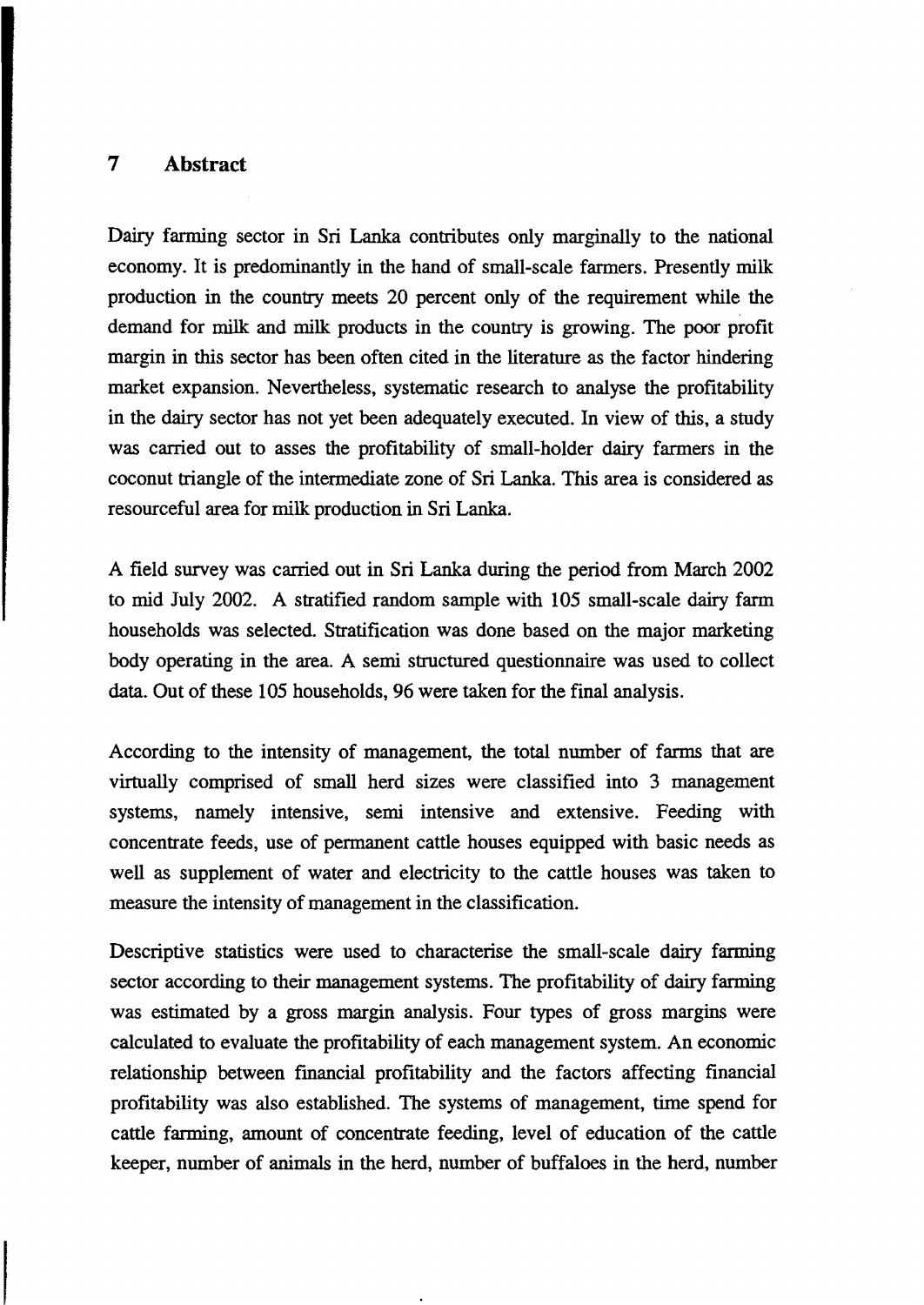of cross breeds in the herds, number of indigenous breeds in the herd and the distance to milk collecting centre were taken as independent variables. Further more the factors affecting revenues from dairy operation was assessed taking the same factors listed above.

Findings reveal that dairy farming is still one of the main income source of smallscale farmers in the surveyed area. The size of owned land by the farmers has become a constraint to increase the herd size and the intensification of the management. Intensive systems often consisted of large herds with so called exotic breeds. The average herd size in intensive farms was 15 animals while it was 10 animals in semi-intensive farms and 8 animals in extensive farms. European crosses are more common than Indian crosses in the study area. Coconut poonac, a by product of copra production is widely used as a concentrate feed. The feeding of animals with rice bran and other concentrate preparations is significantly higher in intensive systems than in the others. Accordingly the milk collection in the intensive farms are considerably high. It is about 29.4 liters per day in intensive farms while it is 9.89 liters and 8.25 liters per day in semi-intensive and extensive farms respectively. In general, about 73 percent of the variable costs in a dairy operation is made up of concentrate feeds alone. About 78 percent of total variable costs is incurred for concentrate feeding by intensive farmers, while it is about 48 percent by extensive farmers. But the proportionate income gained from milk in the intensive farms are significantly higher.

Financial profitability measured in terms of gross margin 1, demonstrates that intensively maintained farms are obtaining larger profits. The average farm profitability was 54085 Rs. (\$ 563) per year in the intensive farms while it was 26994 Rs. (\$ 281) per year in semi-intensive farms, and 30783 Rs. (\$ 321) per year in extensive farms. The analysis of gross margin 2 demonstrates that the profits are strongly reduced if family labour is deducted at a shadow wage rate in the calculation. The respective margins are 26482 Rs. (\$ 267) in intensive farms, 2612 Rs.(\$ 27) in semi-intensive farms and 5755 Rs.(\$ 60) in extensive farms.

Gross margin type 3, which examines the social profitability, shows that farmers who manage their herds intensively, benefited more from government subsidies than others. The gross margin 3 in the intensive , semi intensive and extensive farms were 38449 Rs.(\$401), 5894 Rs.(\$61), and 7263 Rs.(\$78) respectively.